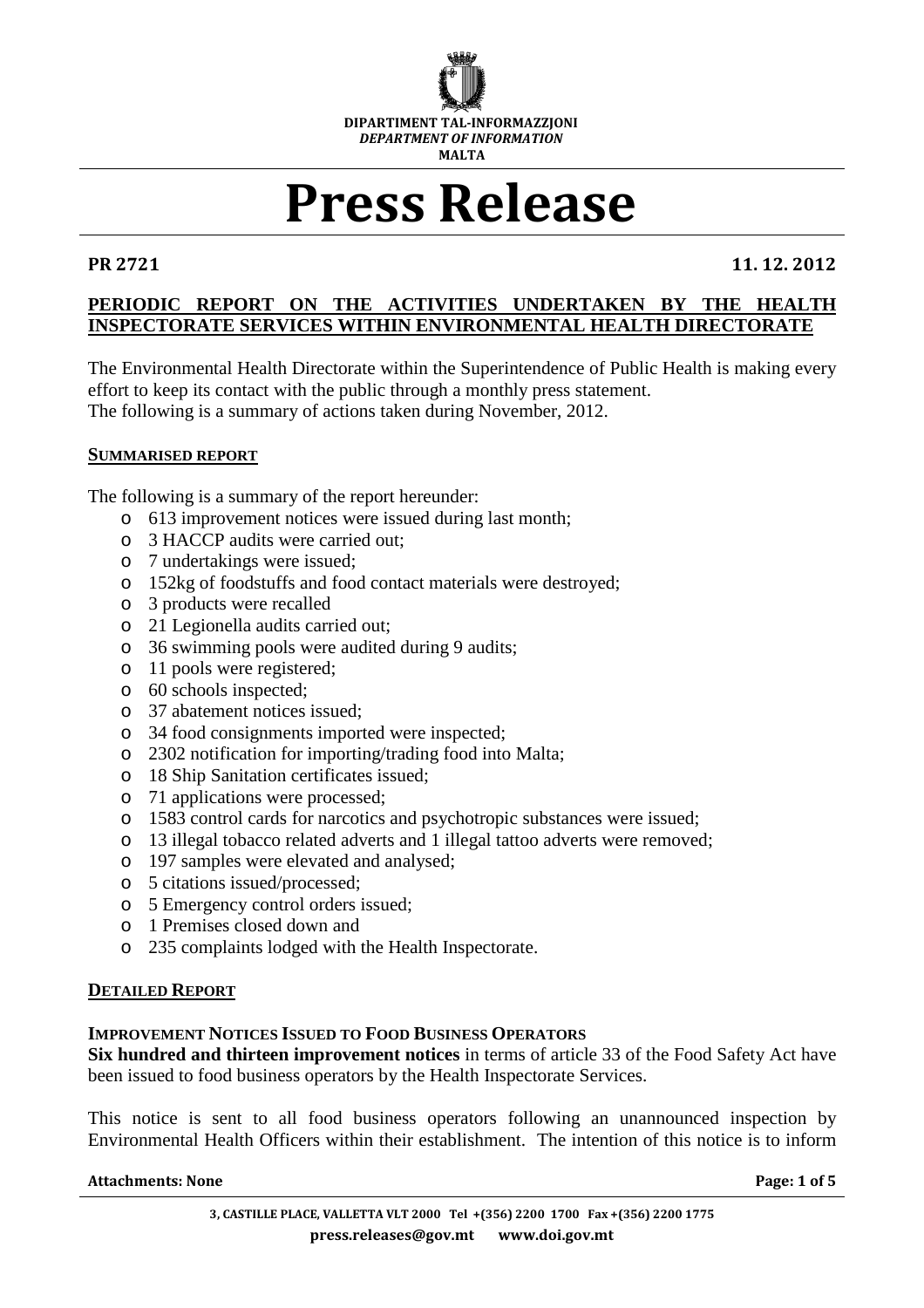food operators about deficiencies noted in their establishments while the operator is given a specific deadline by when the deficiencies need to be remedied. Though the seriousness of deficiencies might vary, legal action is initiated when major deficiencies are noted.

# **HACCP AUDITS**

**Three HACCP audits** were carried out during November. The **H**azard **A**nalysis **C**ritical **C**ontrol Point is a Food Safety Management System which is obligatory in all food businesses.

# **UNDERTAKINGS**

During November, **seven undertakings** were entered into by the Health Inspectorate, four were food related and concerned hygiene of food premises, HACCP and on improperly labelled food. Three were public health related and involved Legionella control and pool safety.

Undertakings are legal agreements between the operators and the Health Authority specifying deadlines by which deficiencies in their premises should be remedied in compliance with standing legislation. Failure to abide with the agreed deadlines results in Court proceedings being initiated.

# **DESTRUCTION OF FOOD**

During November, **152kg of different foodstuffs** were destroyed by the Health Inspectorate, ranging from:

- 124kg of chicken and 23.5litres of sauces due to risk of contamination; and
- 4.51 of wine due to improper labelling

# **RECALLS AND OTHER MEDIA COMMUNICATIONS**

Throughout last month, three food products were implicated in withdrawals/warnings issued by this Directorate as follows:

• Press Release 2464 issued on  $9^{th}$  November, 2012 (URL: https://gov.mt/en/Government/Press%20Releases/Pages/2012/November/09/pr2464.aspx )

# **LEGIONELLA AUDITS AND POOL INSPECTIONS**

**Twenty-one audits** at Hotels, and other similar premises to ascertain compliance with Control of Legionella Regulations, 2006 (L.N. 5 of 2006) and the Registration of Cooling Towers and Evaporative Condensers Regulations, 2006 (L.N. 6 of 2006) were performed by the Health Inspectorate during last month.

During the same month, **thirty-six swimming pools** were inspected during **nine audits** carried out by the Health Inspectorate to verify compliance with Swimming Pools Regulations, 2005 (L.N. 129 of 2005)**. Eleven** pools were registered with the Health Authority during this month. This regulation specifies that all swimming pools with the exception of those situated at a single family residence need to register with this Directorate. A list of registered pools can be found in the Directorate's website mentioned below.

#### **INSPECTIONS OF SCHOOLS**

During November, **sixty schools** were inspected to ensure compliance with general hygiene requirements. Such inspections are carried out in private, government or church owned schools and whether, primary, secondary, tertiary or language or special schools.

#### **ABATEMENT NOTICES**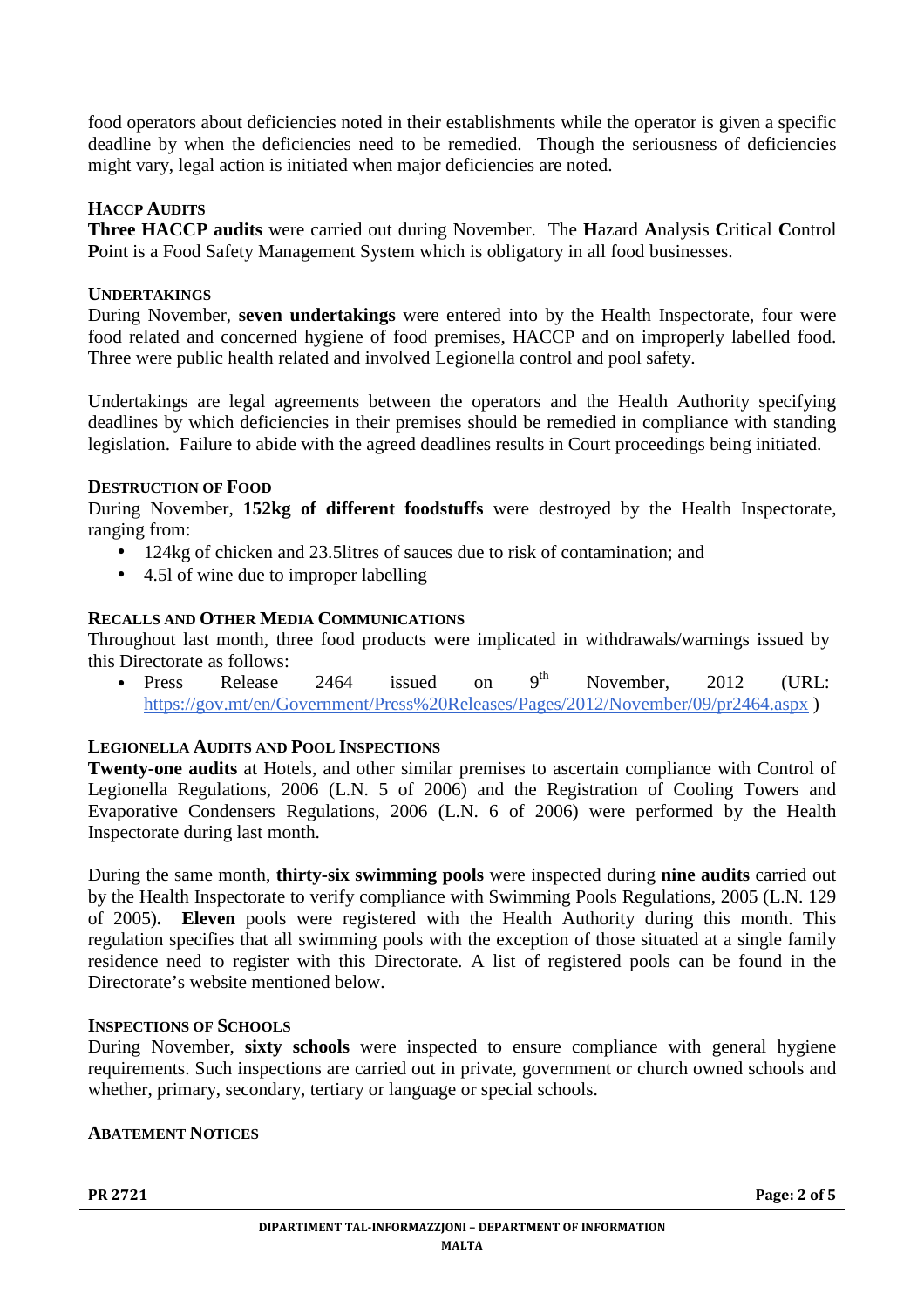**Twenty-seven abatement notices** were issued during this month by the Health Inspectorate in terms of the Public Health Act in view of inspections and audits carried out in the previous days.

# **CONSIGNMENTS**

**Thirty-four consignments** of food imported/traded into Malta were also inspected during November by Environmental Health Officers attached with the Port Health Services within this Directorate.

# **CONSIGNMENTS DOCUMENTARY CHECKS**

**2,302 requests** for **importation/trading of foodstuffs** were submitted to the Port Health Services as required by Trading Regulations of 2004 (Legal Notice 315 of 2004 which can be downloaded from http://www.justiceservices.gov.mt/DownloadDocument.aspx?app=lom&itemid=11120&l=1 ).

All traders of food including food contact materials and food supplements are reminded to notify the Port Health Services, 48hours in advance as explained in Press Release 1531 issued on  $13<sup>th</sup>$ August, 2011 (URL: http://www.doi.gov.mt/EN/press\_releases/2011/08/pr1531.pdf ).

# **SHIP SANITATION CERTIFICATES**

During November, **eighteen** Ship Sanitation Certificates were issued by the Port Health Services. Such inspections are carried out in terms of the International Health Regulations of 2005 and involves the assessment of the general hygienic conditions and control measures undertaken on ships. Such certificate needs to be renewed every 6 months at an authorised port; Malta being an authorised port.

#### **APPLICATIONS AND CONSULTATIONS**

During November, the Health Inspectorate received **71 requests to process applications** to operate food and non-food business. Prospective operators who wish to open such businesses are obliged to apply for a permit with the Malta Environment and Planning Authority (MEPA) and then apply for the actual licence with the competent authority such as the Trade Licensing Unit or Malta Tourism Authority. At every stage, this Directorate is consulted in order to verify suitability of proposed premises.

During the same month, Environmental Health Officers deployed with the Food Safety Unit, which is involved in the licensing of food related business carried out a total of **54** and no consultations.

# **CONTROL CARDS FOR NARCOTIC AND PSYCHOTROPIC SUBSTANCES**

During November, **1583 control cards for narcotic and psychotropic substances** (1016 females and 567 males) were issued by the Drug Control Unit, which is another unit falling under the Health Inspectorate Services. **198 of these cards** were **new applicants.**

These cards are issued when a medical doctor deems that a person needs to be prescribed a psychotropic drug. An application form is filled in and handed over to the patient which is in turn submitted to the Drug Control Unit, Shop 12, City Gate, Valletta Tel; 21245490.

#### **ILLEGAL ADVERTISEMENTS**

During November, **13 adverts** involving Tobacco products and including electronic cigarettes in breach of Tobacco (Smoking Control) Act were noticed on local sites and the respective advertisers and webmasters were instructed to remove, something which was actually complied with.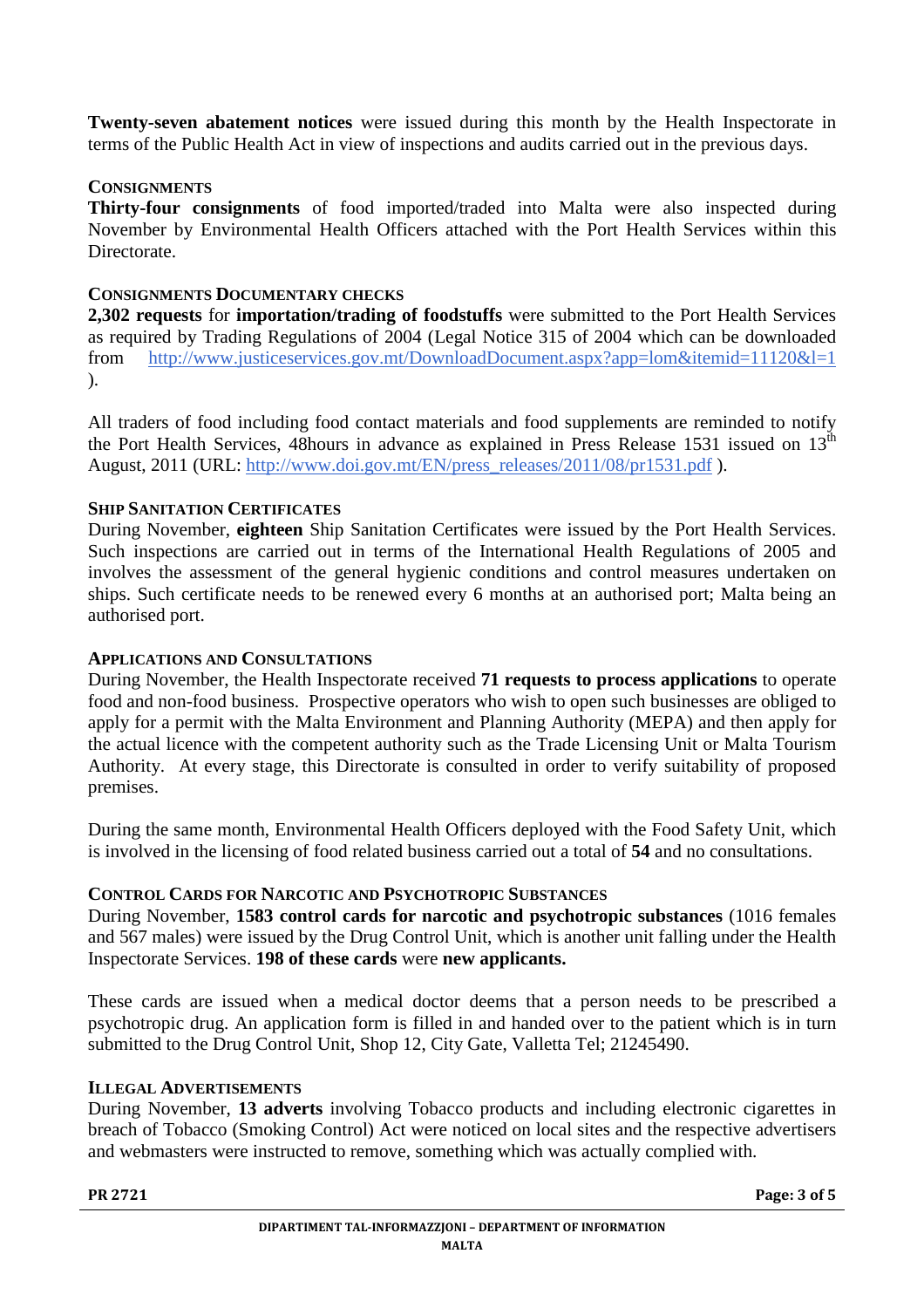**One** advert of tattoo equipment was also noticed in contravention of the Control of Tattooing Act.

#### **SAMPLES**

During November, **197 samples** were elevated by the Health Inspectorate and submitted to the Public Health Laboratory for analysis and/or examination for several parameters;

- o 71 food samples,
- o 69 potable water samples,
- o 18 swabs,
- o 32 infiltration water samples,
- o 7 other samples.

During this year, the Directorate has launched 18 microbiological sampling programmes and 37 chemical sampling programmes targeting several parameters in numerous categories of foodstuffs such as colours, aflatoxins, GMOs, radionucleides, etc.

# **CONTRAVENTIONS**

During last month, **five contraventions** were issued/processed by the Health Inspectorate, **all** of which were related to food safety issues:

- One trader for allegedly destroying foodstuffs that was sealed by the Health Authority and for trading food which was not in compliance with regulations;
- One kiosk for failing to adhere to hygiene rules, such as provision of washing facilities, and exposing food to risk of contamination;
- One Hotel operator and one water distributor for making use of an unregistered water supply;
- One trader for not abiding with an undertaking entered into with the Health Authority some time before;

#### **EMERGENCY CONTROL ORDERS**

During November, **five** emergency control orders were issued as follows:

- One bakery for the illegal processing of food;
- Three butchers for processing foodstuffs without the necessary approvals from the Health Authority; and
- One Hotel for using an unregistered water supply.

#### **EMERGENCY PROHIBITION ORDERS**

During November, **one emergency prohibition order was** issued and hence the following premises were closed down:

• Wok to Walk, 134, The Strand, Gzira due to imminent risk to public health.

Remedial action was taken and premises were allowed to reopen some days later.

#### **COMPLAINTS**

In November, **235 complaints** were lodged with the Directorate which were categorised in one or more category, as follows:

# • **Food related complaints**